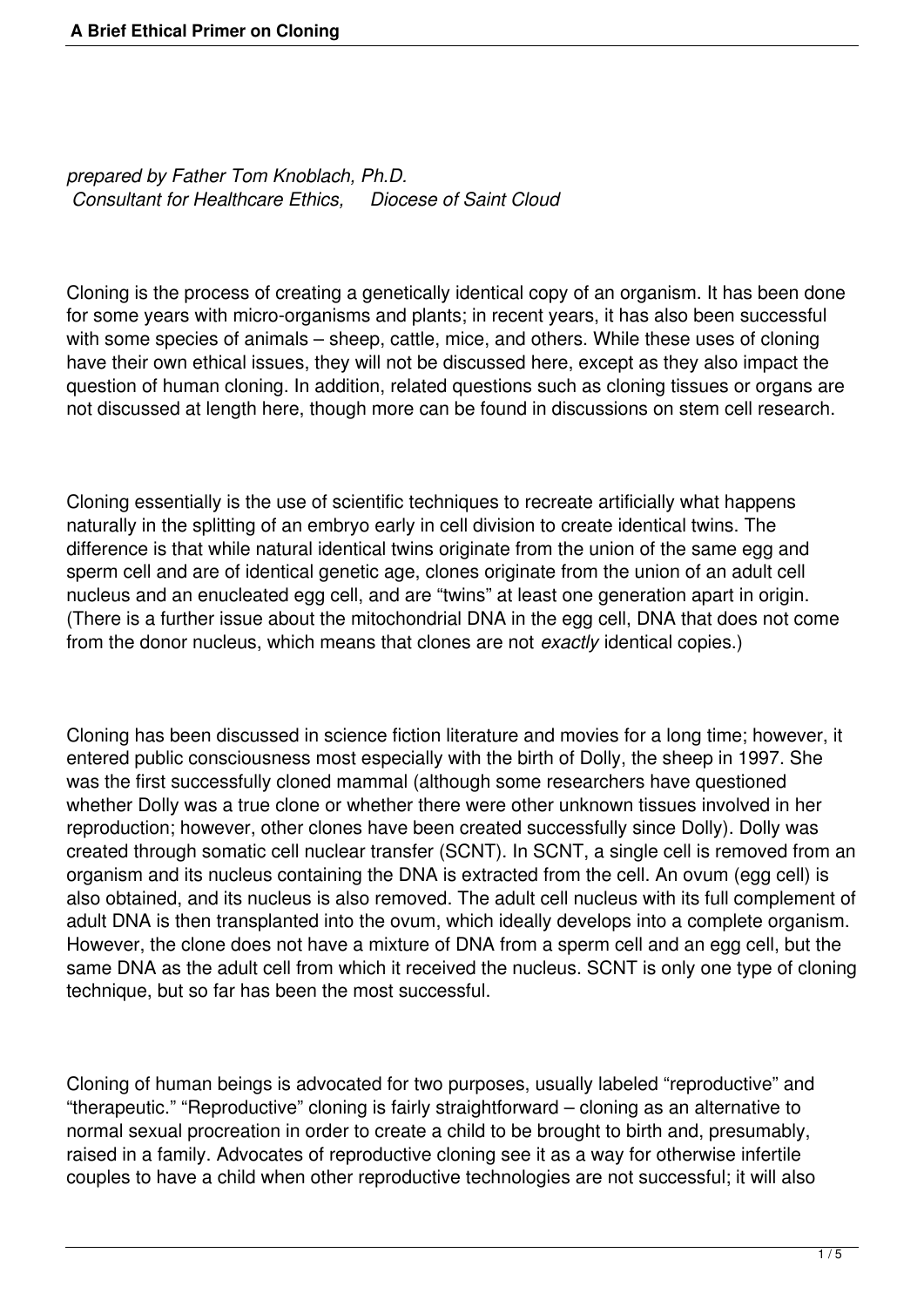create a controlled set of chromosomes that could allow a cloned child to be a tissue donor for the person who is the source of the DNA. Some have suggested cloning as a way to eventually "replace" a person who is terminally ill. Less likely to be pursued are proposals to create a class of persons with a particular set of genetic traits that suit them for specific social tasks – not necessarily "subhuman automatons" who are a lower social class, but nonetheless programmed towards a certain role.

Therapeutic cloning involves the creation of a new human life, not for the purposes of procreation to bring a child to birth, but to create a genetically controlled embryo as a source for stem cells. Therapeutic cloning intends for the clone to be destroyed within the first days or at most weeks of its existence, and its cells used to benefit others.

Interestingly, advocates of reproductive cloning have spoken against therapeutic cloning as unethical, since it directly destroys a newly created life. And, advocates of therapeutic cloning have spoken against reproductive cloning as an aberration of human procreation. While cloning has been banned in most European nations and in other scientifically-advanced countries, the United States continues to wrestle with appropriate legislation. As of this writing, many legislators wish to ban reproductive cloning, but are more likely to favor therapeutic cloning for its potential biomedical benefits.

The release of the first successful map of the human genome in 2000 makes cloning far more likely as a biomedical tool. The idea is that the ability to identify and modify an individual's genetic makeup will allow us to tailor-make medicines and therapies for that person, and perhaps enhance certain desirable traits. Once a genetically improved version of the human genome is developed, it seems to make sense to copy that version to benefit future generations.

Cloning presents a number of difficult ethical issues. They can only be briefly discussed in what follows.

Safety: Dolly was created only after 274 failed attempts. This great loss of life is unacceptable in the process of developing cloning techniques for humans. The problem may even be worse if some of the clones survive but with severe abnormalities. Further, evidence is mounting that the use of DNA of a more advanced age than the egg's DNA leads to earlier aging and its consequences; Dolly has arthritis at half the age of a normal sheep. We simply do not know enough about the human genome or the long-term consequences to safely pursue cloning at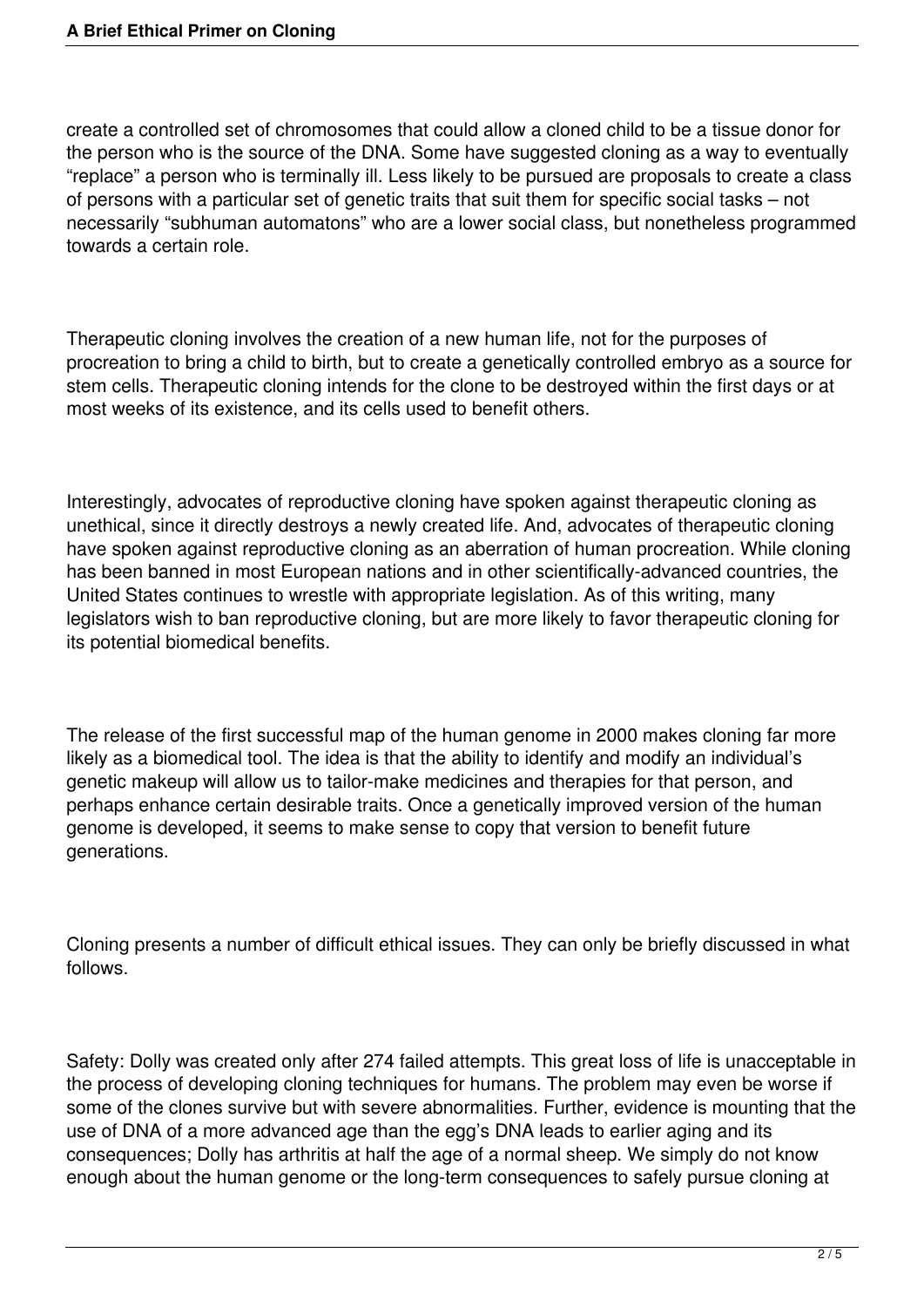this point.

Human and Family Identity: some have questioned whether a clone would have a soul, be a normal individual, or have severe identity issues. As mentioned above, cloning essentially recreates artificially what happens naturally in the creation of identical twins. Twins each have their own soul, their own identity, and their own unique personality. Thus, there is no real concern that clones will be identical psychological or even physiological copies of one another – because human identity is not wholly determined by our genetics. Diet, education, relationships, culture, life experiences, and a host of other environmental factors heavily influence our sense of identity. The reduction of human identity to merely one's genetic complement is one of the most critical concerns about this whole area of genetic discoveries.

However, a clone's sense of identity may be affected by just such environmental factors. Will cloned humans be viewed as "products" or commodities, of lesser value than those born in the normal way? How society views clones, expectations of the clone that led to his or her birth, and the person's own view of his/her status as a "copy" of someone else are unpredictable psychosocial factors.

Cloning also complicates family relationships. An infertile couple may wish to have a child with one or the other spouse's DNA, but the ovum may come from another woman. Who is the "mother" of the cloned child? Is it ethical to create a cloned child as a source for organ and tissue transplantation or stem cells for treating another family member? What might be the impact on the natural bonding that takes place between parents and child (especially with the mother) if the child is created asexually? There is no established moral tradition or jurisprudence for specific guidance in such difficult questions.

At the same time, it must be stressed that, if cloning is successful, a cloned individual would possess the same human personhood, dignity, and rights as any other member of the human community, regardless of biological or technological origin.

Biodiversity: we know that the constant process of copying DNA in the trillions of cells in the human body is not without error. Many of these errors have no apparent effect on health or functioning; others are life-threatening or even fatal. However, some of the variations or mutations in a species can be helpful when environmental factors change. Resistance to bacteria, flexibility in adapting to biosphere changes, and gradual improvements across time in a species may all be compromised with cloning the same genotype.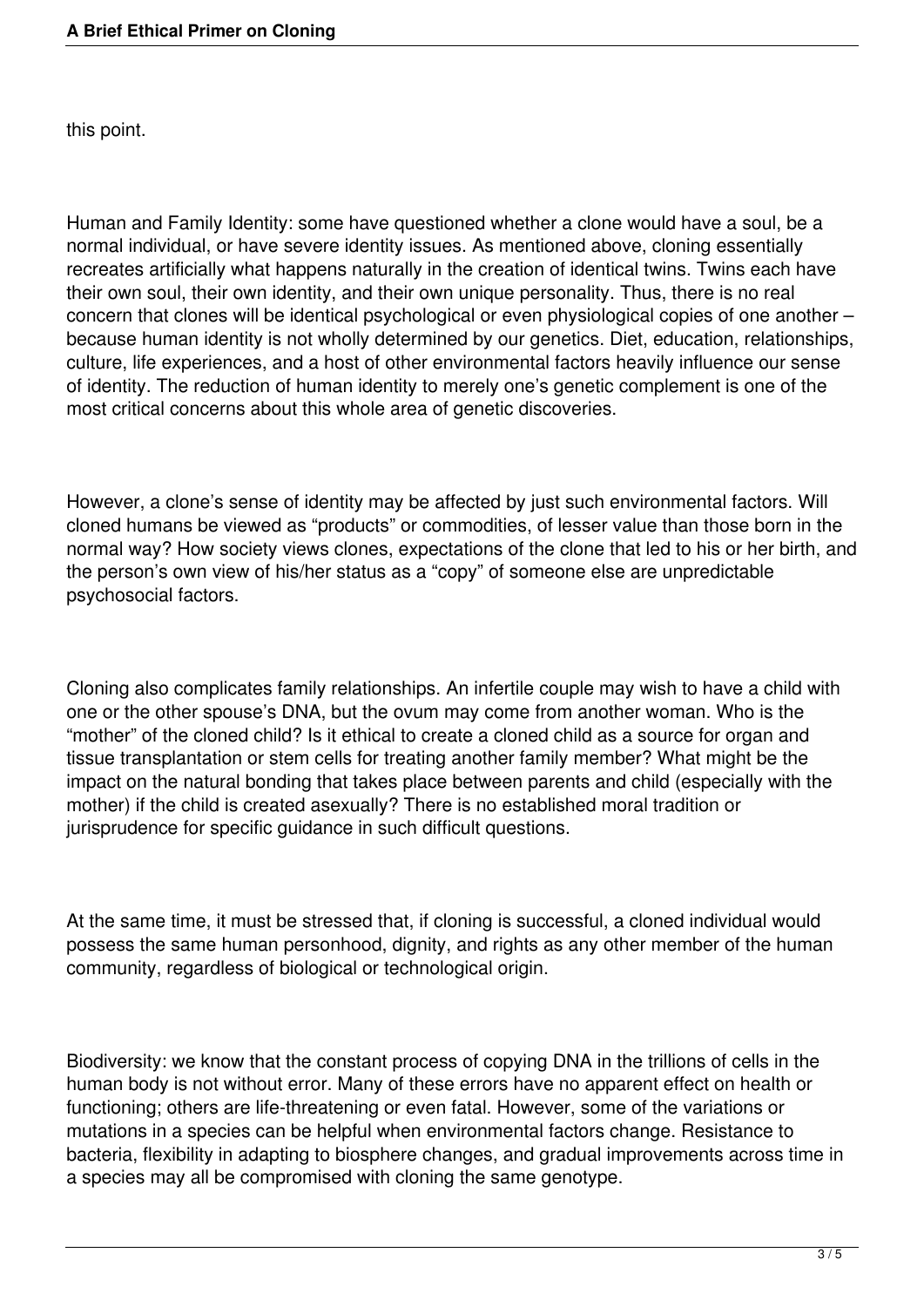Further, cloning is properly viewed as a part of the eugenics project prevalent in Europe and the U.S. in the earlier decades of the twentieth century. Eugenics seeks to create the perfect human race through the interventions of science, selective breeding, forced sterilization, immigration limits, and other methods. Margaret Sanger, the founder of Planned Parenthood, was an outspoken eugenicist, and that organization continues her legacy. The logic of eugenics became most tragically evident in the Nazi regime in the 1930s and 1940s with the mass exterminations of Jewish persons, homosexuals, clergy, the disabled, and other groups who were considered "lives not worth living" ("Lebens nicht lebenswort"). The project of modern cloning advocates, although motivated by very different reasons, is nonetheless related to eugenics, which has been amply demonstrated as discriminatory and unjust.

Human Sexuality: our culture is confused about the meaning and purpose of human sexuality in many ways. The separation of the unitive and procreative meanings of sexual intercourse introduced by contraceptive methods undermines the fully human significance of our sexual identity and the "nuptial meaning of the body," as Pope John Paul II has put it. Cloning and other artificial reproductive technologies extend this separation by dividing the procreation of new life from the embrace of love and total self-giving that is sexual intimacy in the context of marriage. Cloning is in fact asexual reproduction. However, both ova and wombs must still be employed for cloning to succeed; this clearly removes these aspects of sexual procreation from their natural context and manipulates them scientifically. The clone is not accepted as a gift from God but a product of science, not the visible and living fruit of conjugal love between the spouses but the accomplishment of technicians.

For these reasons, the Catholic Church is opposed to cloning for reproductive, therapeutic, or experimental reasons. Any attempt to create life apart from sexual intercourse within marriage remains an affront to the plan of God the Creator. This teaching is expressed most fully by the Congregation of the Doctrine of the Faith in *Donum vitae* (March 10, 1987) and repeated by its update to Donum Vitae, entitled Dignitas Personae (September 8, 2008). It is also discussed by the Pontifical Academy for Life in **Refle Refle Refle** *ctions on Cloning* 

(September 30, 1997). This latter document states:

To enable biomedical science to maintain and strengthen its relationship with the true welfare of man and society, it is necessary to foster, as the Holy Father recalls in the Encyclical *Evangeliu m vitae,* a

"contemplative outlook" on man himself and the world, with a vision of reality as God's creation and in a context of solidarity between science, the good of the person and of society.